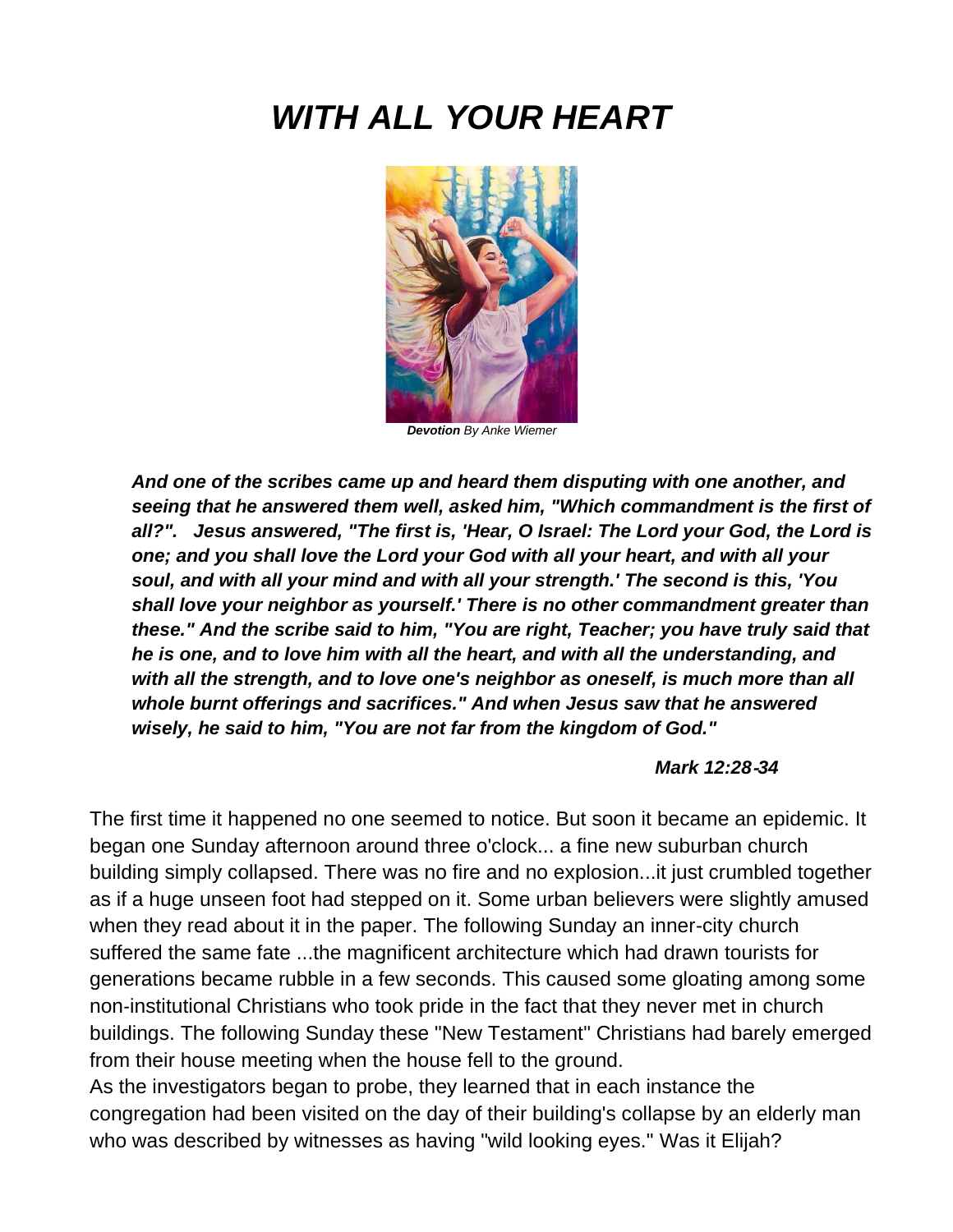Congregations began to watch the door apprehensively, wondering if today this strange visitor would find his way to them.

One Sunday morning the elderly man with "wild looking eyes" turned up before the service at a church which had a reputation for laying heavy emphasis on total commitment and discipleship. One of the brothers in the flock approached the stranger. "Sir, we're all petrified. We know what has happened to the building of every congregation you've visited. We know this is some form of judgment ...but for what? Where were they found wanting?"

"They were judged," answered the stranger, "for their mediocrity. Mediocre prayers ...mediocre lives ...lukewarm hearts ...lazy minds. The living God has given these people his very best. In love, God has given them all he has: his only begotten Son ...purchased them back from the curse of the second death with Jesus' blood. And what do they give back to God? ...their scraps ...their leftovers. Would that they were either hot or cold. But because they are lukewarm he spews them out of his mouth!"

"Well," answered the Christian from the 'total commitment' church, "on that basis we should pass the test. There isn't a church in town that preaches a tougher message on commitment than ours."

At 3:00 p.m. the church collapsed like all the rest.

### *....and you shall love the Lord your God with all your heart, and with all your soul, and with all your mind, and with all your strength ....*

Of course, the judgment which has already begun at the house of God does not concern itself with buildings of brick and steel ...but it does concern itself with the kingdoms we build which are not the Kingdom of God at all. It is possible for me to be very earnest about building a name for myself, or a new form of religious community, or a reputation for my church ...while my heart toward God remains lukewarm. One day all the things I have built out of earnestness for myself, (while my inmost heart for God was lukewarm), will indeed come down.

Suppose the Master of the house returns to the servants to whom he has given talents to find the five talent man in high elation ...he has a surprise for the Master. Instead of delivering five talents more for the five he had received, he says, "Master, come into the yard, I have something wonderful to show you. You gave me five talents. I amassed fifteen more. With the twenty talents I made this…"

He pulls out a chord and unveils a bronze statue of himself holding a Bible. The Master orders him into outer darkness.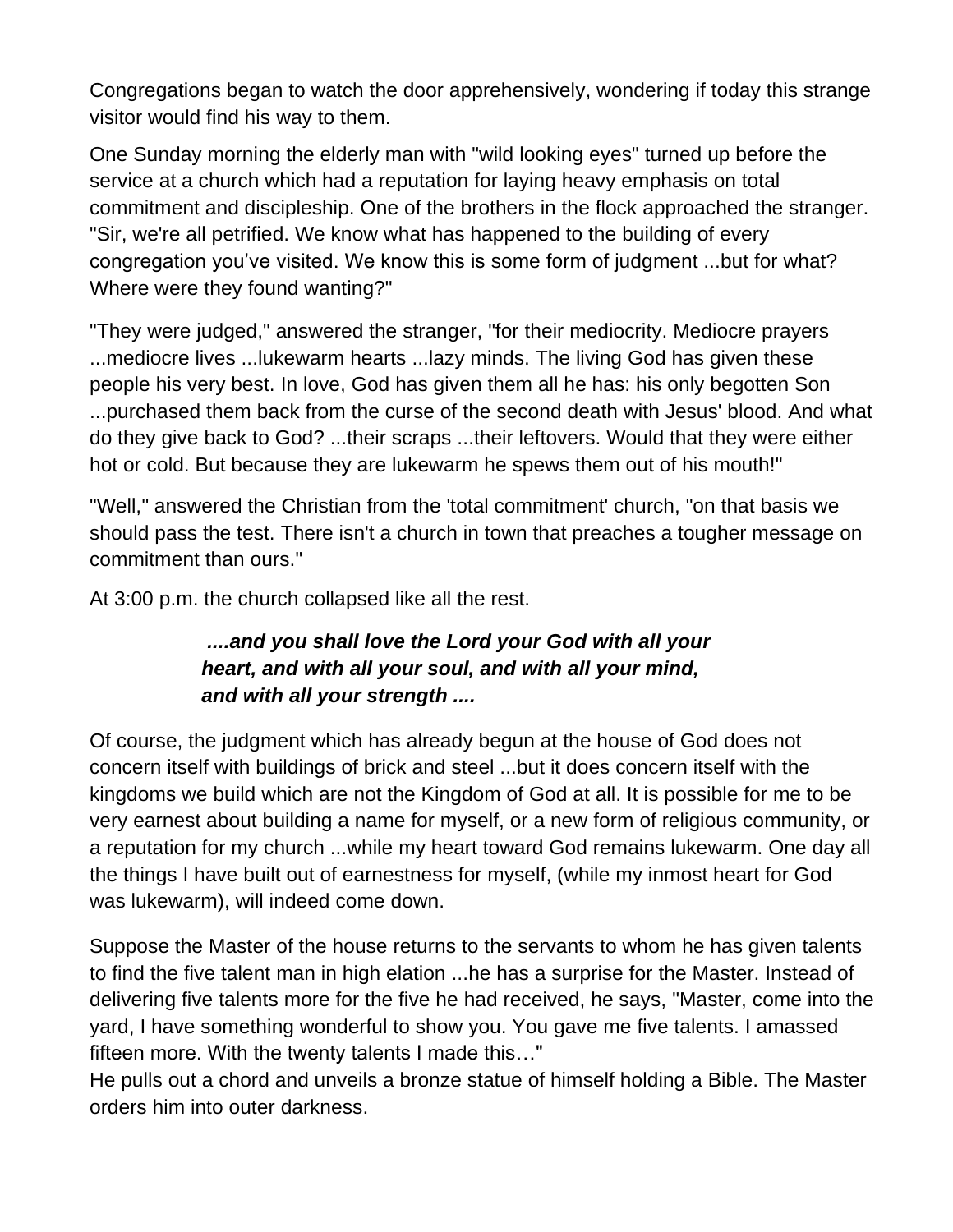The vast bulk of all the things we like to think we have done for the Lord were done, not for him, but for ourselves. Consider how in our thought life, our prayer life, our business life and family life, whatever is excellent is reserved for ourselves ...God gets the mediocre.

Cain brings an offering which may appear acceptable to every eye but God's. God sees this offering as the expression of a lukewarm heart. And this mediocre offering is not an offering even as mediocre prayer is not prayer. Any half‑baked mediocre thing we bring to God is worse than if we brought nothing ... it is blasphemy.

When the merciful and living God decided to deliver us from the curse of death and the bondage of Satan, he did not go to the spiritual junk yard and look for the wreckage of some ruined angel. He took the best he had ... the Son who lived in his very bosom ... his supreme joy and only treasure … his best ... to redeem us. And when the Son of God appeared clothed in human flesh, did he yawn and say to himself, "Well, what else can I do? I'll shuffle through this somehow."

He put himself into it with all his heart, soul, mind and strength ... everything he did was quality.

If you have doubts about the person of Jesus, read the Sermon on the Mount in any language. How can any thinking person doubt that this is the most beautiful and penetrating arrangement of words ever to touch this earth? And when Jesus healed he made sure the healing was complete. The blind man whose vision was imperfect after the first touch was touched again.

When Jesus fed the multitudes he fed them with abundance. When he laid down his life he laid it down with all his heart.

#### **And when we ask Jesus to touch our lives, his touch is perfect.**



**Touched by the Sky** Anke Wiemer

*Who forgiveth all thine iniquities. Who healeth all thy diseases. Who redeemeth thy life from destruction; Who crowneth thee with lovingkindness and tender mercies. Who satisfieth thy mouth with good things; So that thy youth is renewed like the eagle's.*

**But the blessing has to be received as it is given ... with the whole heart.**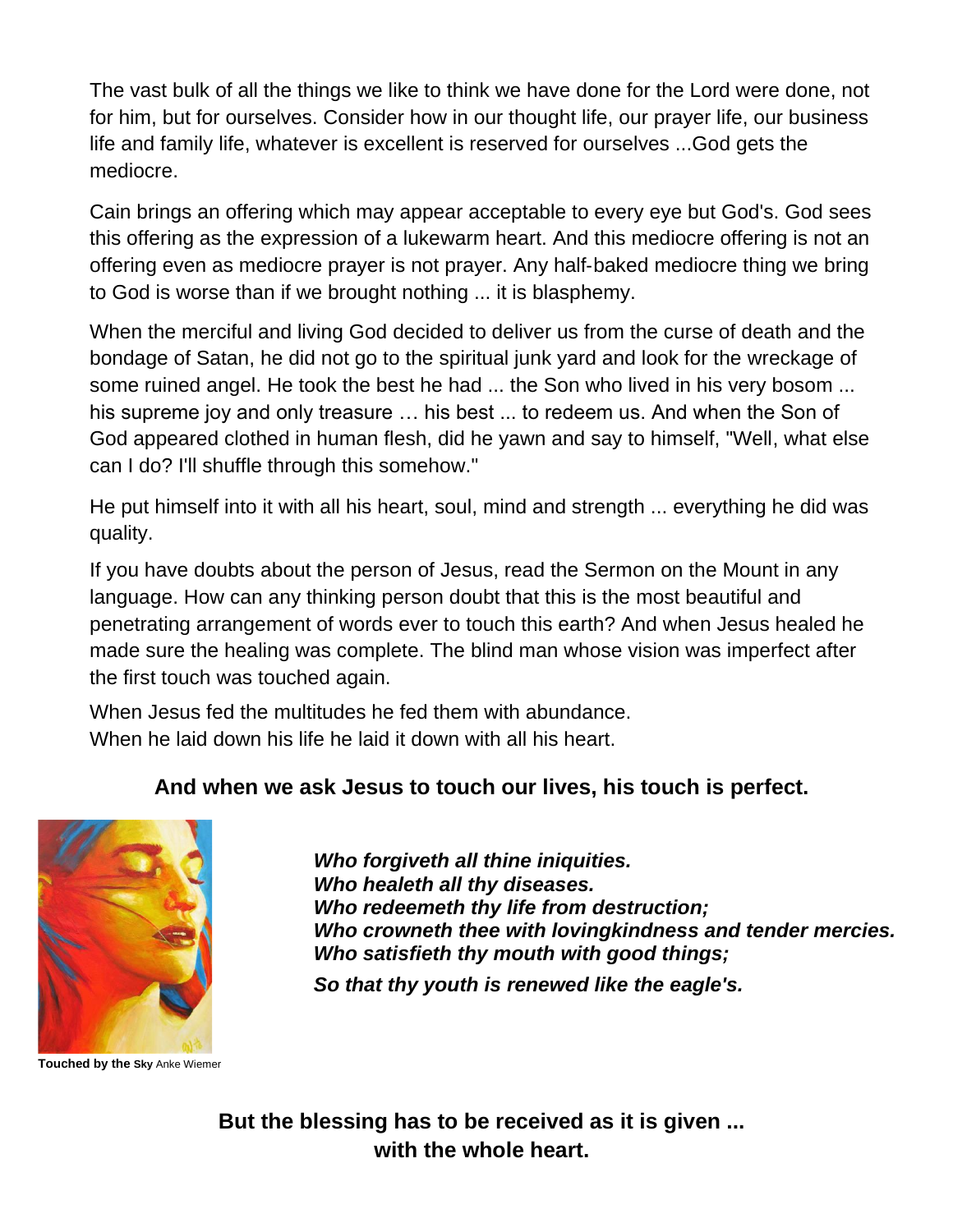*Nothing Jesus has done for you will have any lasting effect until you take hold of it with all your heart ...with all your soul... with all your mind and with all your strength.*

*And the scribe said to him, "You are right, Teacher; you have truly said that he is one, and there is no other but him, and to love him with all the heart, and with all the understanding, and with all the strength, and to love one's neighbor as oneself, is much more than all whole burnt offerings and sacrifices. "And when Jesus saw that he answered wisely, he said to him, "You are not far from the kingdom of God."* 

If we want to live in God's kingdom now ... as opposed to our own religious kingdoms which will surely crumble ... here are three simple things to keep in mind:

# **1. Put your heart into receiving God's mercy.**

The mercy of God cannot flow into a half‑opened heart. Yet how many times when the Son of God knocks on the door we're afraid to open it more than a crack. "What if he puts his foot in?" Have no fear. The Lord will not force his way in ... he will not enter until you open the door wide and bid him welcome.

This opening of the heart to receive the Lord's mercy needs to be done daily ... hourly ... until it becomes our second nature to draw our life and our strength from him who is the incarnation of divine mercy.



*My soul thirsteth for thee. My flesh longeth for thee in a dry and thirsty land where no water is.*

*In the Deep Anke Wiemer*

## **2. Put your heart into your daily prayers.**

Some of us pray with our mouths ...some of us put in the time while our minds wander the earth. How easily for all of us to slip from prayer into a journey through the past, or into some pressing anxiety, or even into sleep. And the reason is that we are not approaching the Throne with all our heart, soul, mind and strength. We need to put our